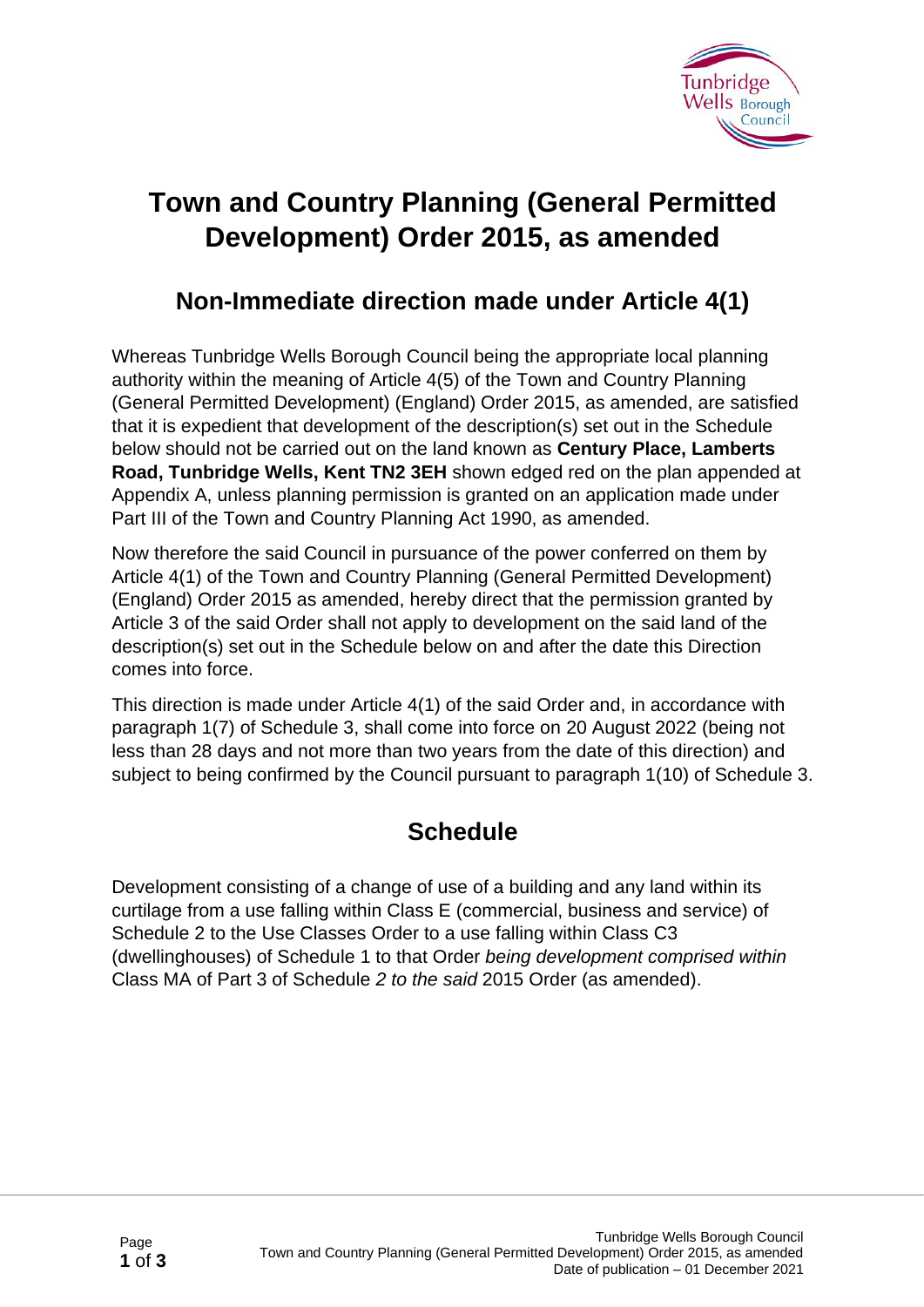**Made under the Common Seal of Tunbridge Wells Borough Council this 19th day of August 2021**

The Common Seal of the Council was affixed to this Direction in the presence of Authorised signatory Russell Archardick.



**Confirmed under the Common Seal of Tunbridge Wells Borough Council this 25th day of November 2021**

The **Gommon** Seal of the Council was affixed to this Direction in the presence of Authorised Signatory Russer Firehoplick.